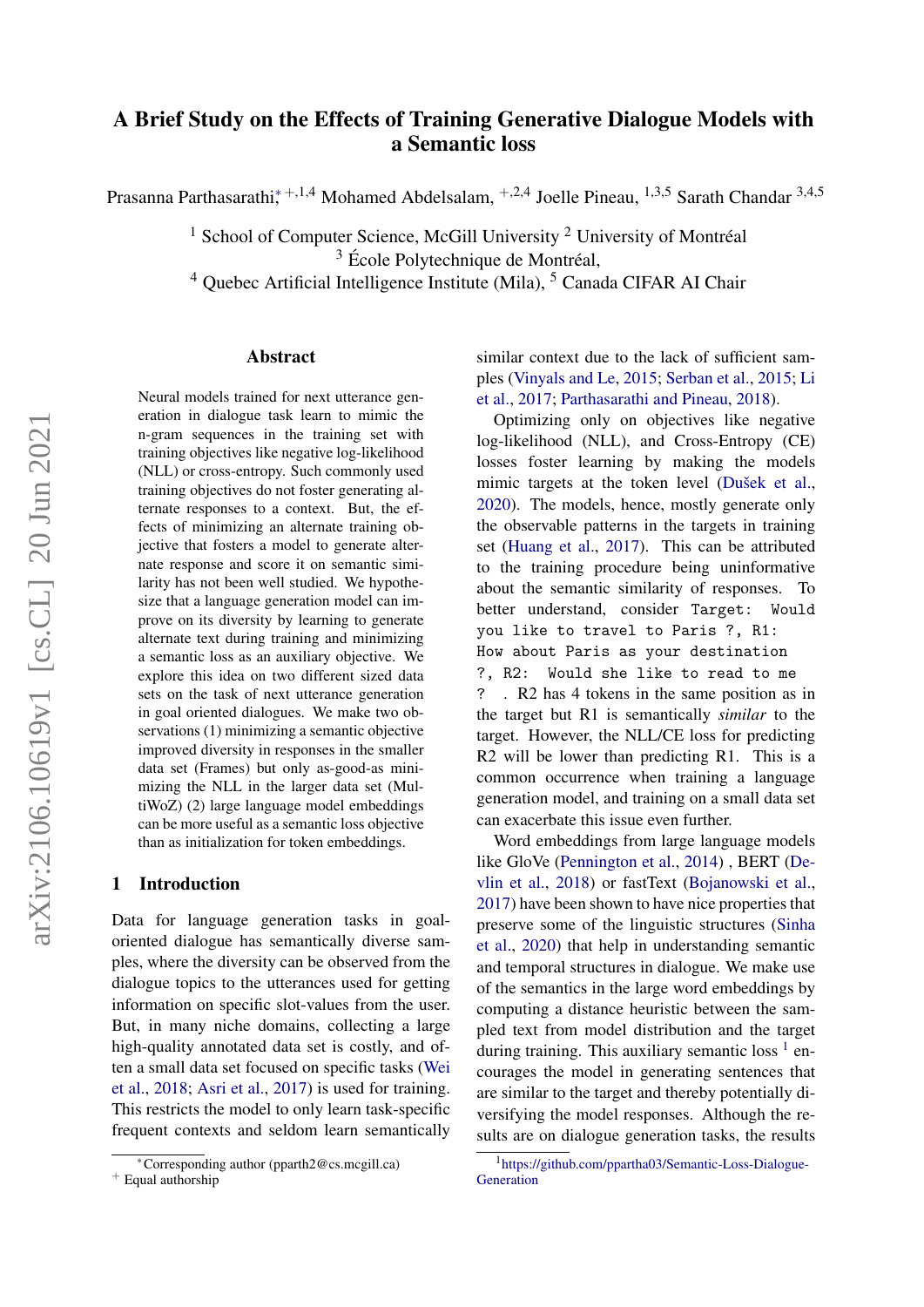are comparable to any broad conditional language generation tasks like caption generation [\(Vinyals](#page-4-12) [et al.,](#page-4-12) [2015\)](#page-4-12), text summarization [\(Luhn,](#page-4-13) [1958\)](#page-4-13) and others [\(Gatt and Krahmer,](#page-4-14) [2018\)](#page-4-14).

Our contributions in the paper are:

- Comprehensively evaluate the proposed semantic loss on two differently sized data sets.
- Show that minimizing a semantic loss on the sampled responses as a training objective improves text generation diversity in limited data setting.
- Show that language model embeddings are useful as semantic loss than word embedding initialization.

### 2 Conditional Language Generation

In an encoder-decoder architecture, the encoder neural network [\(Lang et al.,](#page-4-15) [1990\)](#page-4-15) encodes a textual summary of previous utterance exchanges between a user and an agent,  $H_{i-1}$ , and the current user utterance  $u_i$ . The encoded summary is used by a decoder network to generate the corresponding agent response  $(a_i^* = (w_1^i, w_2^i, ..., w_T^i)).$ 

Language generation models are mostly trained with NLL objective as defined in Equation [1,](#page-1-0)

$$
\mathbb{L}_{MLE} = -\sum_{t=1}^{T} \log P(w_t^i \mid w_{
$$

where  $T$  is the number of tokens generated in the response  $(a_i^*), w_t^i$  is the *t*-th word in the *i*-th utterance, and  $w_{\leq t}^i$  denote tokens generated till step *t*.

# 3 Semantic Loss

We introduce training with a semantic loss computed with word embeddings from any trained language model. The semantic loss to be minimized is computed in three steps: (1)  $a_i^{sampled}$  =  $(w_1^i, w_2^i, \dots, w_{T'}^i)$  is generated by sampling tokens from decoder's distribution over the vocabulary at every step. (2) Average the word vectors of the sampled  $(\hat{b}^{a_i^{sampled}})$  and ground truth responses  $(\hat{b}^{a_i})$ with the embeddings from large language models like BERT, GloVe or fastText. Then, compute L2 distance between the two as shown in Equation [2.](#page-1-1)

$$
d_{SEM}^i = ||\hat{b}^{a_i^{sampled}} - b^{a_i}||_2 \tag{2}
$$

<span id="page-1-1"></span>(3) Minimize  $d_{SEM}^i$  calculated with the nondifferentiable sampling operation, we use RE-INFORCE [\(Williams,](#page-5-0) [1992\)](#page-5-0) to compute L*SEM*

(Equation [3\)](#page-1-2).

<span id="page-1-2"></span>
$$
\mathbb{L}_{SEM} = -(-d_{SEM}^i - r(b)) \sum_{t=1}^{T'} \log P(w_t^i)
$$
 (3)

where  $T'$  is the number of tokens in  $a_i^{sampled}$ <sup>samplea</sup> and  $r(b)$  is the reward baseline computed with average over a moving window of previous rewards to reduce the variance. The model minimizes L*Train* as shown in Equation [4.](#page-1-3)

<span id="page-1-3"></span>
$$
\mathbb{L}_{Train} = \mathbb{L}_{MLE} + \alpha * \mathbb{L}_{SEM}
$$
 (4)

where  $\alpha \in \mathbb{R}^+$  is a hyperparameter to specify the strength of the regularization by L*SEM*, the optimal value for  $\alpha$  depends on the data set. Note:  $\mathbb{L}_{Train}$ prefers *R*1 over *R*2 from the example in Section [1,](#page-0-1) unlike L*MLE*.

# 4 Experiments

We experiment on two differently sized data sets – Frames [\(Asri et al.,](#page-4-1) [2017\)](#page-4-1) and MultiWoZ 2.0 [\(Budzianowski et al.,](#page-4-16) [2018\)](#page-4-16) – which are relatively small and large. We compute  $\mathbb{L}_{SEM}$  using the commonly used language model embeddings BERT-Base [\(Devlin et al.,](#page-4-9) [2018\)](#page-4-9), GloVe [\(Pennington](#page-4-8) [et al.,](#page-4-8) [2014\)](#page-4-8) and fastText [\(Bojanowski et al.,](#page-4-10) [2017\)](#page-4-10) to compare the benefit of using different embeddings.

<span id="page-1-0"></span>Evaluation Metrics: We measure the performance on overlap based metric BLEU [\(Papineni](#page-4-17) [et al.,](#page-4-17) [2002\)](#page-4-17); and diversity in the generated text by computing the fraction of distinct-1 and distinct-2 grams, similar to [Welleck et al.](#page-5-1) [\(2019\)](#page-5-1); [Li et al.](#page-4-18) [\(2015\)](#page-4-18), on validation set. Also, as a proxy to evaluate generalization to generating n-grams that the decoder was never trained to, we measure the fraction of bigrams generated by the model during validation that were not in the training targets, as *% Unseen*. Also, to measure the effects of minimizing the semantic loss on language quality, we perform human evaluation for comparing the different training techniques. Further we compare the improvements in diversity between using BERT for initialization of word embeddings and using it in a semantic loss objective.

#### 4.1 Quantitative Evaluation

Experimental result in Figure [1\(a\)](#page-3-0) shows that performance of the model trained with L*Train* decreases on the overlap based metric, BLEU. This is explained by the  $\mathbb{L}_{Train}$  trained models, with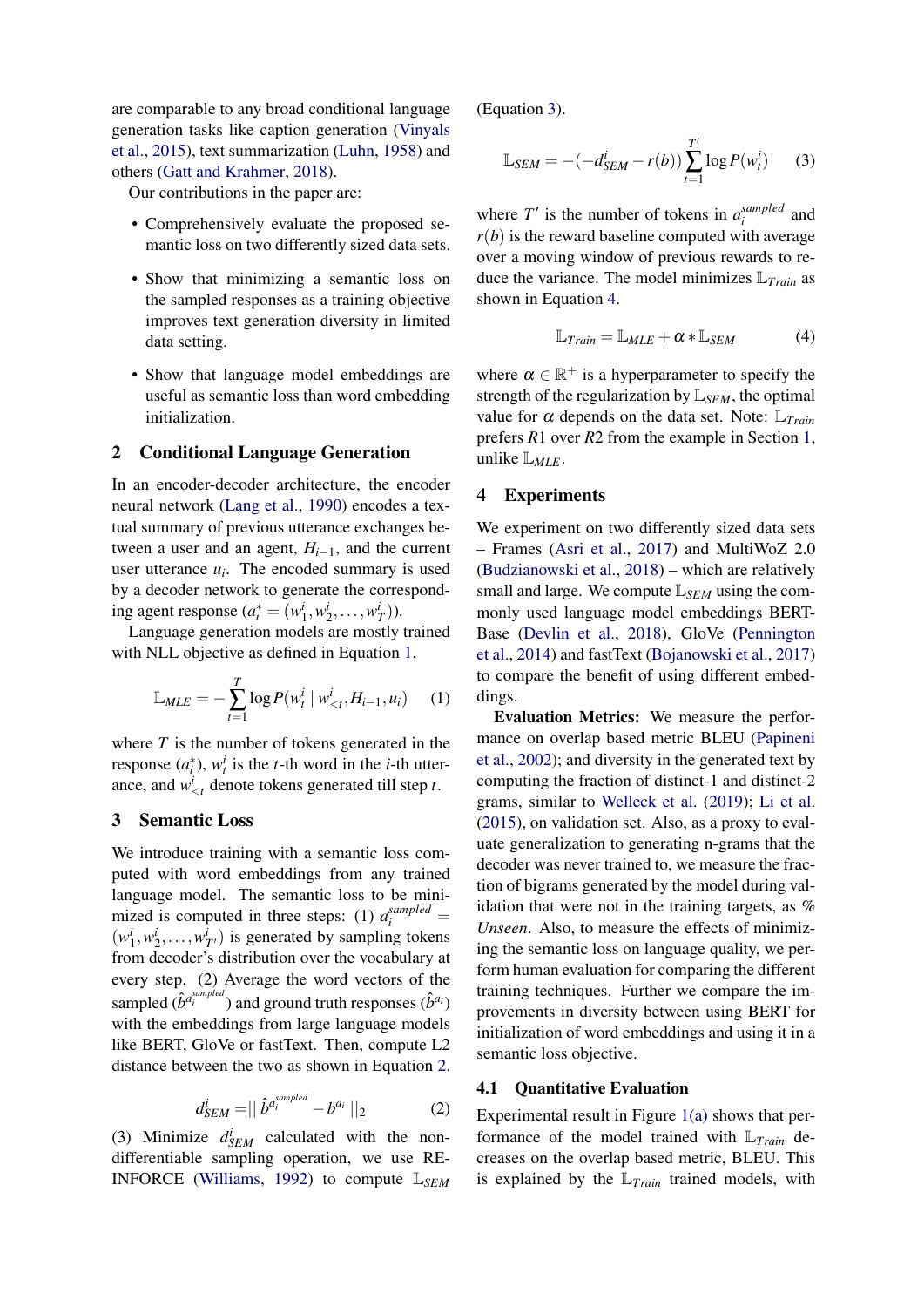greedy decoding, generating a greater fraction of unique bigrams (Figure  $1(b)$ ) on the validation set than the  $\mathbb{L}_{MLE}$  trained model: measured with metrics distinct-1 and distinct-2 [\(Li et al.,](#page-4-18) [2015\)](#page-4-18). As the model learns to discover semantically similar bigrams, the performance on overlap based metric decreases. Further, % Unseen metric measured in Figure [1\(c\)](#page-3-2) shows that L*Train* fosters generation of new bigrams.

In the experiments, we observed a pattern of % Unseen spiking at regular intervals, indicating that the loss helped the model to periodically discover newer bigrams, which increased the NLL in training as the syntax around the bigram has to be relearned by minimizing the now higher NLL objective. This is different from beam search as beam

- <span id="page-2-0"></span>USER : of those 3 options , i would prefer 11 days any other hotel options can you check if there are other hotel options for september 1 - 20 ? what are the departure and return dates for this.
- TARGET : sept 13th through the 19th.
- SEMANTIC BEAM1:  $i'$  m sorry i have nothing from santiago .
- SEMANTIC BEAM2 : i'm sorry i have nothing from santiago . is there another destination and would you be interested
- SEMANTIC BEAM3 : i'm sorry i have nothing from santiago . is there another destination ?
- SEMANTIC BEAM4 : i'm sorry i have nothing from santiago . is there another destination you would like to go
- SEMANTIC BEAM5 : i ' m sorry i have nothing from santiago . is there another destination you would like to be
- USER : of those 3 options , i would prefer 11 days any other hotel options can you check if there are other hotel options for september 1 - 20 ? what are the departure and return dates for this.
- TARGET : sept 13th through the 19th.
- BEAM 1: i can i do not have to help, sorry, i sorry, sorry, i sorry ,
- BEAM 2 : i can i do n't have to help , sorry , i sorry , i sorry , i sorry
- BEAM 3 : i can i do not have to help , sorry , i sorry , i sorry , i sorry
- BEAM 4 : i can i do not have for that sorry, i sorry, i sorry, i sorry ,
- $BEAM 5$ : i can i do not have to help, sorry, i sorry, i sorry, sorry ,

Table 1: Comparing the diversity in beam search between the model trained with L*Train* (top) and with L*MLE* (bottom)

sampling conforms to the distribution learnt with

- <span id="page-2-1"></span>USER : i will also need a taxi to pick me up by 24:30 . i need the contact number and car type please.
- BEST BLEU : i have booked you a yellow lexus . the contact number is 07346991147.
- DIVERGED : okay pull d assisting joining botanic gardens , good and good bye.

Table 2: Aggressively exploring with dropping larger fraction of tokens in a sentence lead to divergence in language generation in MultiWoZ as shown.

 $\mathbb{L}_{MLE}$ , whereas  $\mathbb{L}_{Train}$  allows to learn a distribution that allows learning to use valid alternatives in the training. This allows a better beam search, as shown in the example Table [1.](#page-2-0)

# 4.2 BERT Initialization vs BERT Semantic loss

We construct 4 different models by combining the two different loss functions (Loss1:  $\mathbb{L}_{MLE}$ , Loss2:  $\mathbb{L}_{Train}$  with two different initializations (Init1: random, and Init2: BERT) for the word embeddings. Diversity measured with *distinct-2* (Figure [1\(d\)\)](#page-3-3) showed that *Init1;Loss2* model showed greater improvements than *Init2;Loss1* or *Init2;Loss1*. The result suggests that BERT can be more useful in L*Train* than embedding initialization. This could be reasoned by the strong regularization enforced by the word embedding that is unyielding to exploration in generating sequences in addition to the L*MLE* objective.

### 4.3 Negative Result in MultiWoZ

We observed that the model trained with L*Train* performed only as good as training with  $\mathbb{L}_{MLE}$  on our defined evaluation metrics (Figure  $1(e)$ ,  $1(f)$ ) in MultiWoZ. The overlap based metric and unique bigrams generated did not have as much improvement as it had in Frames data set (Figures [1\(b\),](#page-3-1)  $1(f)$ ).

To overcome this issue, during training, we increased the model's exploration to newer tokens by masking tokens in the decoder output at random before sampling a response. This helped the model in discovering newer bigrams eventually. This technique generated larger fraction of unseen bigrams but the randomness in dropping tokens generated more noise in the text generated (Table [2\)](#page-2-1). Making the random exploration useful with additional constraints to keep the syntax from diverging is a potential future work.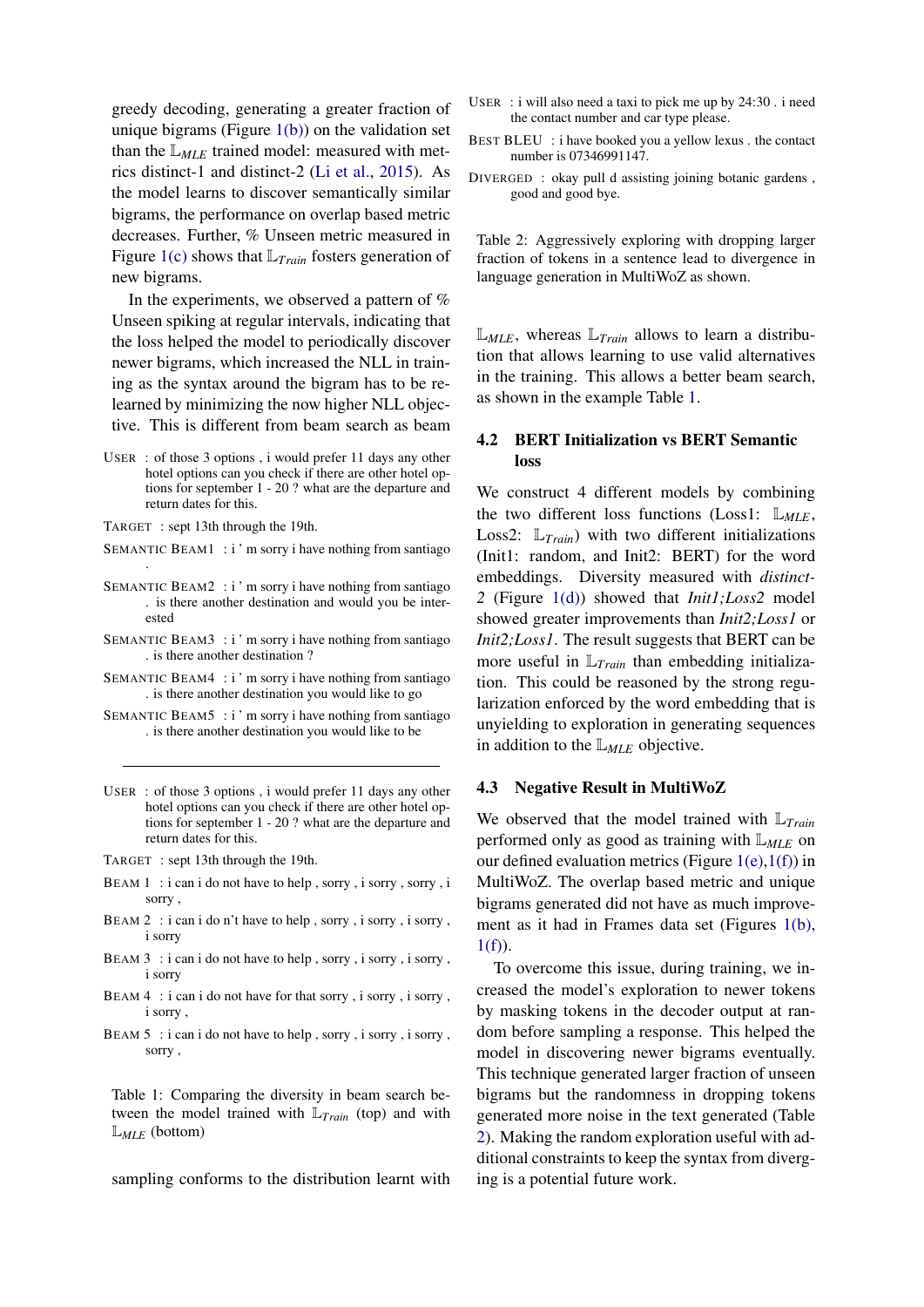<span id="page-3-3"></span><span id="page-3-1"></span><span id="page-3-0"></span>

finetuning vs BERT in semantic loss on Frames

Figure 1: Quantitative comparison of different loss functions, and initialization on Frames and MultiWoZ data sets.

### 4.4 Human Evaluation

We perform two human studies (Appendix [B.2\)](#page-5-2) with two sets of 100 randomly sampled contexts from test set of Frames data set with 3 scorers per pair. In Study 1, the volunteers were

<span id="page-3-6"></span>

| Metric    | $\%$ Wins | $\%$ Losses | $\%$ Ties |
|-----------|-----------|-------------|-----------|
| Diversity | 65        | 16          | 19        |
| Relevance | 45        | 38          | 17        |

Table 3: Study 1: %Wins denote the #times the scorers picked *Init1;Loss2*'s response and %Loss is when it was the *Init1;Loss1*'s response.

shown the responses generated with *Init1;Loss1* and *Init1;Loss2*. Like in [\(Li et al.,](#page-4-18) [2015\)](#page-4-18), we ask the volunteers to select the one that is *relevant* to the context, and the one that is *interesting*/*diverse* in two separate questions. We allow ties in both

<span id="page-3-7"></span>

| Metric    | $\%$ Wins | $\%$ Losses | $\%$ Ties |
|-----------|-----------|-------------|-----------|
| Diversity | 63        | 24          | 13        |
| Relevance | 41        | 31          | 28        |

Table 4: Study 2: %Wins denote the #times the scorers picked *Init1;Loss2*'s response and %Loss is when scorers picked the *Init2;Loss1*.

<span id="page-3-5"></span><span id="page-3-4"></span><span id="page-3-2"></span>the questions. In Study 2, we compare *Init2;Loss1* and *Init1;Loss2* with questions as in Study 1.

The results of Study 1 and Study 2 shown in Table [3](#page-3-6) and [4](#page-3-7) show that, despite the lower BLEU scores, minimizing L*Train* indirectly fosters diversity in responses; human scorers found the model trained with the proposed semantic loss objective to be diverse/interesting on an average of *65%* and *63%* in studies 1 and 2 respectively. This verifies again in a different experiment that BLEU scores do not correlate well with human scores [\(Liu et al.,](#page-4-19) [2016\)](#page-4-19). The regularization from the BERT initialization is not promoting diversity which, from the experiments, depends on minimizing the semantic objective. The relevance of the response is not significantly higher than the baseline, which was expected as the semantic loss was expected only to improve the diversity.

# 5 Conclusion

Training with a semantic loss has a positive effect in a smaller data set and that reflects on the model's improvement in diversity measuring metrics. But, the semantic loss was not very effective in a large data set due to the lack of diversity within and a hard bias dictated by the samples in the data set. The results obtained in the paper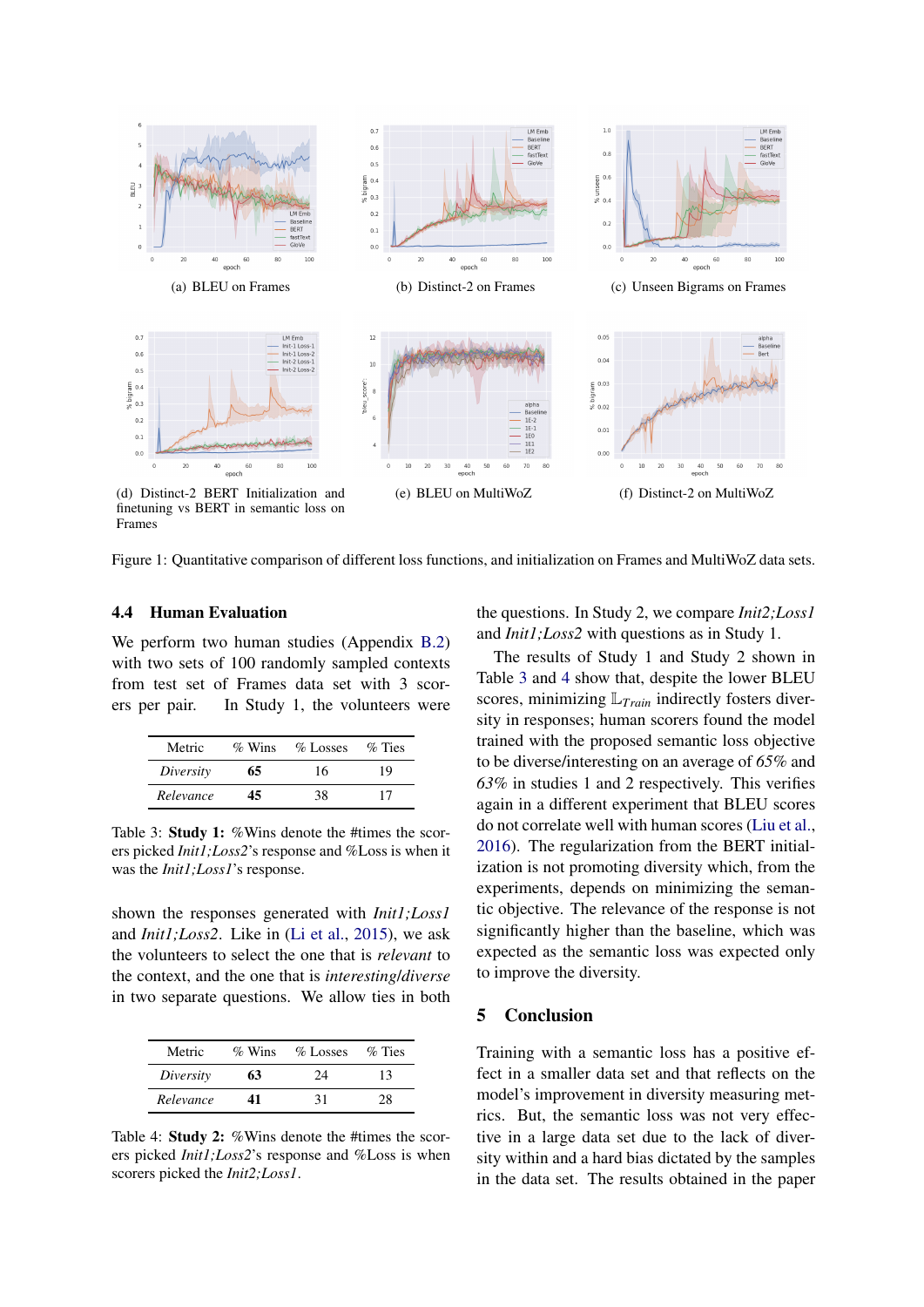shows that training with semantic loss can be effective in low data setting.

# Acknowledgements

We would like to acknowledge Compute Canada and Calcul Quebec for providing computing resources used in this work. The authors would also like to thank members of Chandar Research Lab, Mila for helping with the code reviews and reviewing the manuscripts. Sarath Chandar and Joelle Pineau are supported by Canada CIFAR AI Chair, and Sarath Chandar is also supported by an NSERC Discovery Grant.

# References

- <span id="page-4-1"></span>Layla El Asri, Hannes Schulz, Shikhar Sharma, Jeremie Zumer, Justin Harris, Emery Fine, Rahul Mehrotra, and Kaheer Suleman. 2017. Frames: A corpus for adding memory to goal-oriented dialogue systems. *arXiv preprint*.
- <span id="page-4-10"></span>Piotr Bojanowski, Edouard Grave, Armand Joulin, and Tomas Mikolov. 2017. Enriching word vectors with subword information. *TACL*.
- <span id="page-4-16"></span>Paweł Budzianowski, Tsung-Hsien Wen, Bo-Hsiang Tseng, Iñigo Casanueva, Ultes Stefan, Ramadan Osman, and Milica Gašić. 2018. Multiwoz - a largescale multi-domain wizard-of-oz dataset for taskoriented dialogue modelling. In *Proceedings of EMNLP*.
- <span id="page-4-20"></span>Jacob Cohen. 1960. A coefficient of agreement for nominal scales. *Educational and psychological measurement*.
- <span id="page-4-9"></span>Jacob Devlin, Ming-Wei Chang, Kenton Lee, and Kristina Toutanova. 2018. Bert: Pre-training of deep bidirectional transformers for language understanding. *arXiv preprint arXiv:1810.04805*.
- <span id="page-4-6"></span>Ondřej Dušek, Jekaterina Novikova, and Verena Rieser. 2020. Evaluating the state-of-the-art of end-to-end natural language generation: The e2e nlg challenge. *Computer Speech & Language*.
- <span id="page-4-14"></span>Albert Gatt and Emiel Krahmer. 2018. Survey of the state of the art in natural language generation: Core tasks, applications and evaluation. *Journal of Artificial Intelligence Research*.
- <span id="page-4-7"></span>Gabriel Huang, Hugo Berard, Ahmed Touati, Gauthier Gidel, Pascal Vincent, and Simon Lacoste-Julien. 2017. Parametric adversarial divergences are good task losses for generative modeling. *arXiv preprint*.
- <span id="page-4-15"></span>Kevin J Lang, Alex H Waibel, and Geoffrey E Hinton. 1990. A time-delay neural network architecture for isolated word recognition. In *Neural networks*.
- <span id="page-4-18"></span>Jiwei Li, Michel Galley, Chris Brockett, Jianfeng Gao, and Bill Dolan. 2015. A diversity-promoting objective function for neural conversation models. *arXiv preprint arXiv:1510.03055*.
- <span id="page-4-4"></span>Jiwei Li, Will Monroe, Tianlin Shi, Alan Ritter, and Dan Jurafsky. 2017. Adversarial learning for neural dialogue generation. In *arXiv preprint*.
- <span id="page-4-19"></span>Chia-Wei Liu, Ryan Lowe, Iulian Vlad Serban, Mike Noseworthy, Laurent Charlin, and Joelle Pineau. 2016. How not to evaluate your dialogue system: An empirical study of unsupervised evaluation metrics for dialogue response generation. In *Proceedings of EMNLP*.
- <span id="page-4-13"></span>Hans Peter Luhn. 1958. The automatic creation of literature abstracts. *IBM Journal of research and development*.
- <span id="page-4-17"></span>Kishore Papineni, Salim Roukos, Todd Ward, and Wei-Jing Zhu. 2002. Bleu: a method for automatic evaluation of machine translation. In *Proceedings of the 40th annual meeting on association for computational linguistics*. Association for Computational Linguistics.
- <span id="page-4-5"></span>Prasanna Parthasarathi and Joelle Pineau. 2018. Extending neural generative conversational model using external knowledge sources. In *Proceedings of EMNLP*.
- <span id="page-4-21"></span>F. Pedregosa, G. Varoquaux, A. Gramfort, V. Michel, B. Thirion, O. Grisel, M. Blondel, P. Prettenhofer, R. Weiss, V. Dubourg, J. Vanderplas, A. Passos, D. Cournapeau, M. Brucher, M. Perrot, and E. Duchesnay. 2011. Scikit-learn: Machine Learning in Python . *Journal of Machine Learning Research*.
- <span id="page-4-8"></span>Jeffrey Pennington, Richard Socher, and Christopher D. Manning. 2014. Glove: Global vectors for word representation. In *Proceedings of EMNLP*.
- <span id="page-4-3"></span>Iulian Vlad Serban, Ryan Lowe, Laurent Charlin, and Joelle Pineau. 2015. A survey of available corpora for building data-driven dialogue systems. In *arXiv preprint*.
- <span id="page-4-11"></span>Koustuv Sinha, Prasanna Parthasarathi, Jasmine Wang, Ryan Lowe, William L Hamilton, and Joelle Pineau. 2020. Learning an unreferenced metric for online dialogue evaluation. *In Proceedings of ACL*.
- <span id="page-4-2"></span>Oriol Vinyals and Quoc Le. 2015. A neural conversational model. *arXiv preprint*.
- <span id="page-4-12"></span>Oriol Vinyals, Alexander Toshev, Samy Bengio, and Dumitru Erhan. 2015. Show and tell: A neural image caption generator. In *Proceedings of the CVPR*.
- <span id="page-4-0"></span>Zhongyu Wei, Qianlong Liu, Baolin Peng, Huaixiao Tou, Ting Chen, Xuan-Jing Huang, Kam-Fai Wong, and Xiang Dai. 2018. Task-oriented dialogue system for automatic diagnosis. In *Proceedings of ACL*.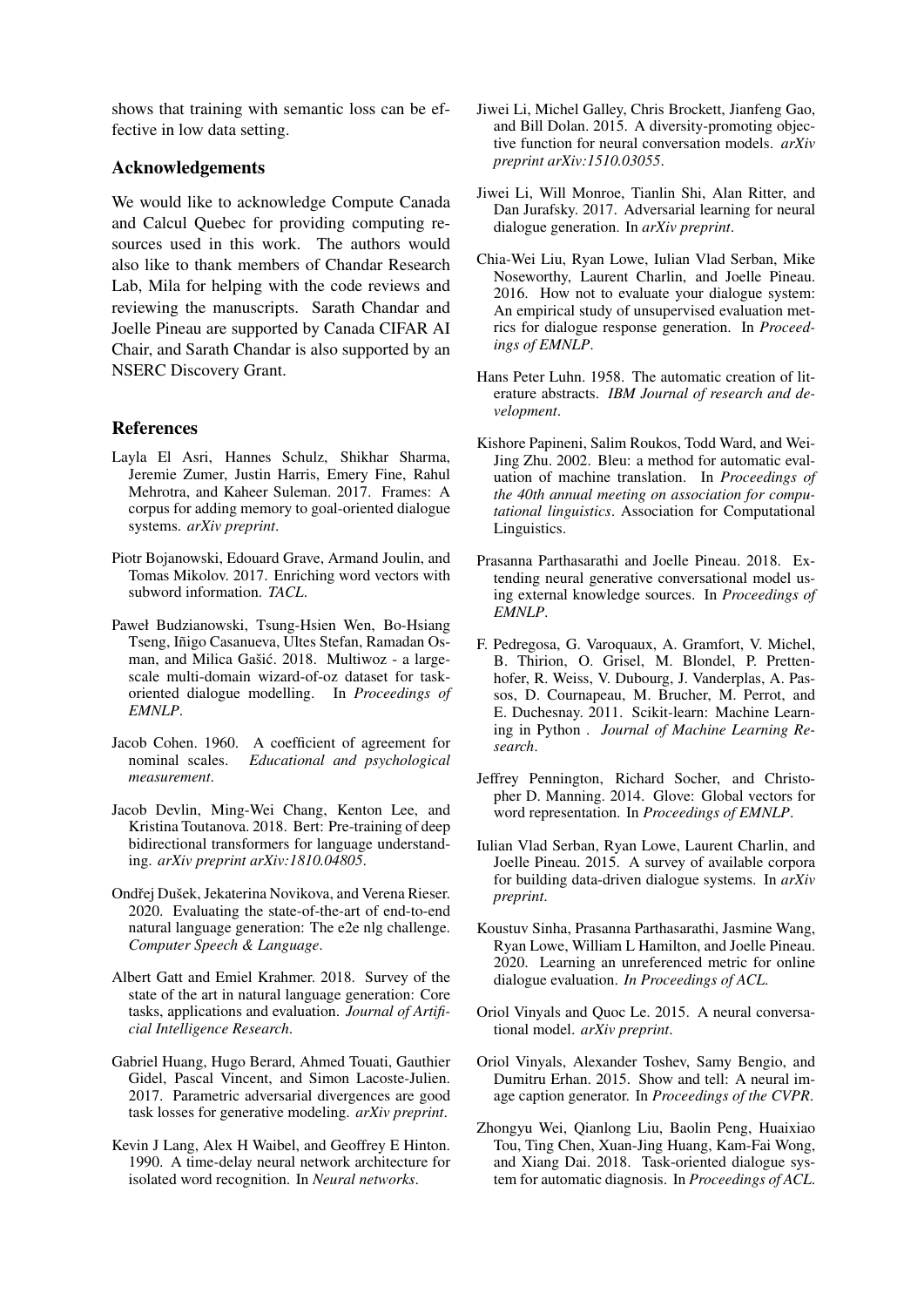- <span id="page-5-1"></span>Sean Welleck, Ilia Kulikov, Stephen Roller, Emily Dinan, Kyunghyun Cho, and Jason Weston. 2019. Neural text generation with unlikelihood training. *arXiv*.
- <span id="page-5-0"></span>Ronald J Williams. 1992. Simple statistical gradientfollowing algorithms for connectionist reinforcement learning. *Machine learning*.

# A Training and hyperparameters

- We used a 128 unit hidden size LSTM with a 128 unit input embedding dimension.
- The range of the  $\alpha$  we tested in log-scale is [-2,2]. And, the best alpha selected based on the early saturation of distinct-2 was 1E-1 and used this for experiments in different language model embeddings used for computing L*SEM*.
- We use Adam optimizer with 4E-3 as learning rate and other parameters as default.
- For the choice of word embeddings, we used 300 dimensional GloVe and fastText, and 768 dimensional BERT-Base.
- For REINFORCE with baseline, we computed the average for the last 20 samples as the baseline.
- We averaged the results over 5 different seeds. For the baseline model, we chose the best performing seed with respect to BLEU score and for the model trained with L*Train* based on early saturation on distinct-2 on the validation set for human evaluation.

# B Frames Experiments

# B.1 Word repeats

Evaluating generalization to unseen bigrams is tricky as there can be potentially many word repeats. To not count that, we looked at the fraction of bigrams that were word repeats, one of the most common errors by language generation models (Figure [2\)](#page-5-3).

The result showed two interesting things: First, the word repeats are minimal but does happen when training with semantic loss, though the gain of discovering unseen bigrams is more useful. Second, the NLL trained model initially generates many word repeats along with a few unseen tokens and they both die down due to the strong MLE objective that overfits to the targets in the training.

<span id="page-5-3"></span>

Figure 2: Comparing  $d_{SEM}$  with different word embeddings on fraction of bigrams generated on the validation set that are word repeats on the Frames data set.

### <span id="page-5-2"></span>B.2 Human Evaluation

For human evaluation, we asked for English speaking graduate students as volunteers to take part in the two studies. To reduce the cognitive load on individual participants, we split the 100 samples in 4 sets of 25 samples. We computed the inter-annotators agreement with cohen-kappa coefficient [\(Cohen,](#page-4-20) [1960\)](#page-4-20) in the sklearn package [\(Pedregosa et al.,](#page-4-21) [2011\)](#page-4-21).

<span id="page-5-4"></span>

|         | Q1:Relevance Q2:Diversity |      |
|---------|---------------------------|------|
| Study 1 | 0.28                      | 0.22 |
| Study 2 | 0.33                      | 0.23 |

Table 5: Average of cohen kappa score averaged over the evaluation of annotators on the different sets of samples in the two studies.

The results shown in Table [5](#page-5-4) that the annotators had a fair agreement in the two studies. The range of the scores is between -1 and 1, and a score above 0 indicates agreement amongst the annotators. The slightly lower agreement on Q2 is because of the ambiguity in the perception of "what is interesting".

# C MultiWoZ Experiments

### C.1 Negative Result

We observed that the semantic loss was not as useful as it was in the smaller data set. The bigram distribution of the two data sets (Table [6](#page-6-0) and [7\)](#page-6-1) showed that the bigrams in the context on an average occurs 92 times in MultiWoZ as compared to only 17 times in Frames. Similarly, a bigram in the target occurs 13 times in MultiWoZ compared to only 5.4 times in Frames.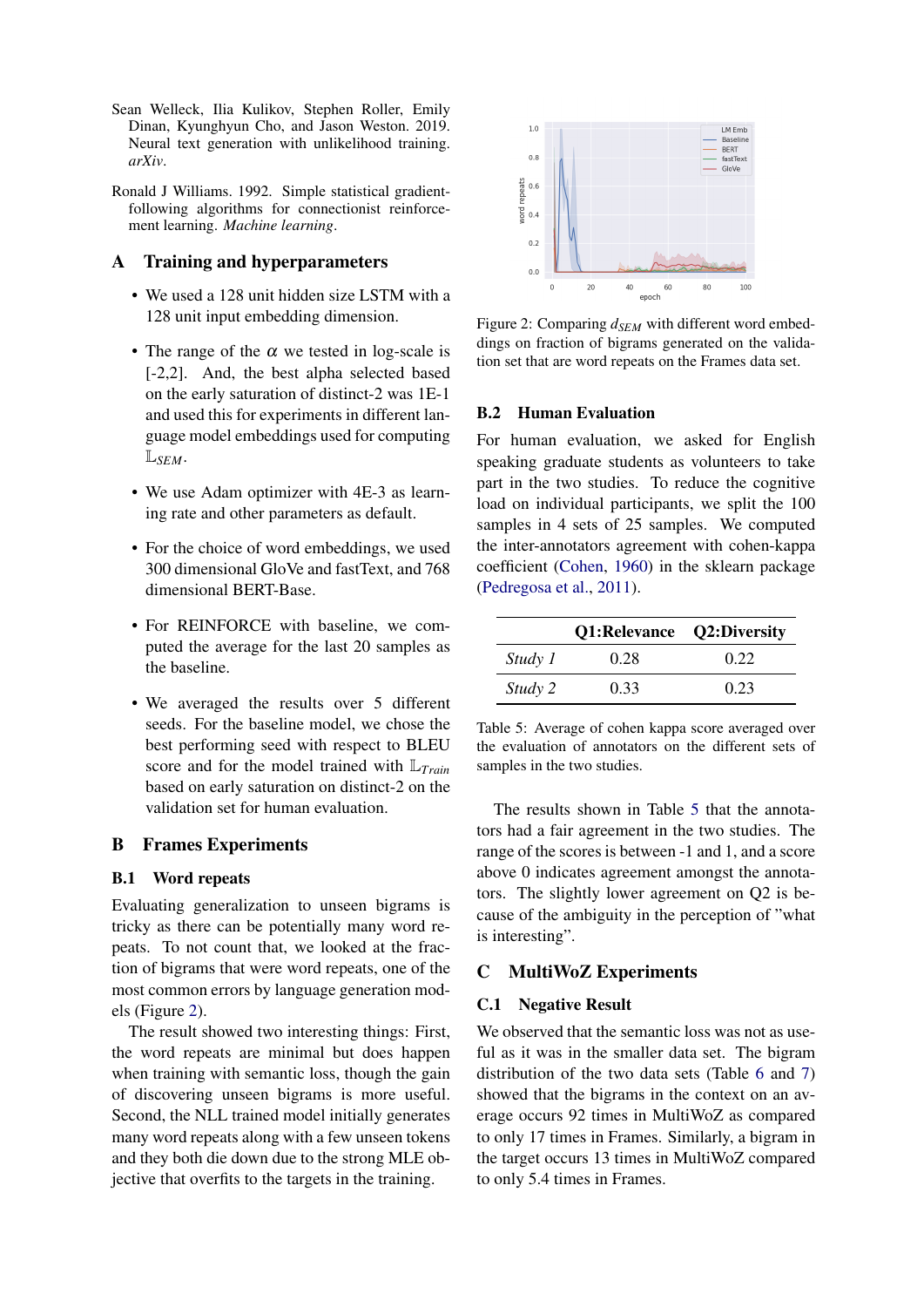From the analysis on the distribution of bigrams in the two data sets, we arrived at the following conjecture: With a simplistic assumption, consider the following sentences: I want to leave from London, I want to leave on Tuesday, I want to leave from Florida occur 3, 2, and 5 times respectively in a small data set and 30, 20, and 50 times in a relatively larger data set. The language model of the decoder, after generating I want to leave, will sample one of the three bigrams, on Tuesday, to London, from Florida.

<span id="page-6-0"></span>

| data set        | Unique Bigrams Total Bigrams |      |
|-----------------|------------------------------|------|
| <i>Frames</i>   | 30K                          | 0.5M |
| <i>MultiWoZ</i> | 40K                          | 3.6M |

Table 6: Count of Bigrams from only the contexts of the two data sets

<span id="page-6-1"></span>

| data set        | Unique Bigrams | Total Bigrams |
|-----------------|----------------|---------------|
| Frames          | 22K            | 127k          |
| <b>MultiWoZ</b> | 71 K           | 900k          |

Table 7: Count of Bigrams from only the targets of the two data sets

The output of the encoder-decoder at every step being a mulitnomial distribution over the vocabulary, the architecture can be abstracted for our understanding to maintain a Dirichlet distribution that is generalizable.

The bias of sampling from Florida is much higher in a large data set and relatively much lower in a smaller data set, which can even generate I want to leave from Florida to London on Tuesday with a relatively higher probability. As sampling from the decoder is still dependent on  $\mathbb{L}_{MLE}$ , the diversity in sampling is decreased when training with NLL on a large data set.

But then, as the larger data set has 7 times more support for a bigram than in the smaller data set, out of distribution sampling is difficult.

# C.2 Out-of-NLL Sampling

To break the rigid sampling distribution, with a non-zero probability we dropped words from the vocabulary before sampling the tokens in  $a_i^{sampled}$ *i* .



Figure 3: Beta distribution with differently scaled  $\alpha$ and  $\beta$  values. The lower values correspond to the smaller data sets and the higher values correspond to the larger data sets.



Figure 4: Effect of dropout on automatic evaluation metric. The drop in BLEU is due to the model generating newer bigrams.

With the semantic loss providing non-binary scores, the model gets feedback for all sampled responses, even those unlikely to be sampled but are sampled due to the masking of the vocabulary. That lead to a sharp divergence of training (Table [2\)](#page-2-1) even before the model learnt to appropriately diversify its responses (Figure [5\)](#page-7-0).